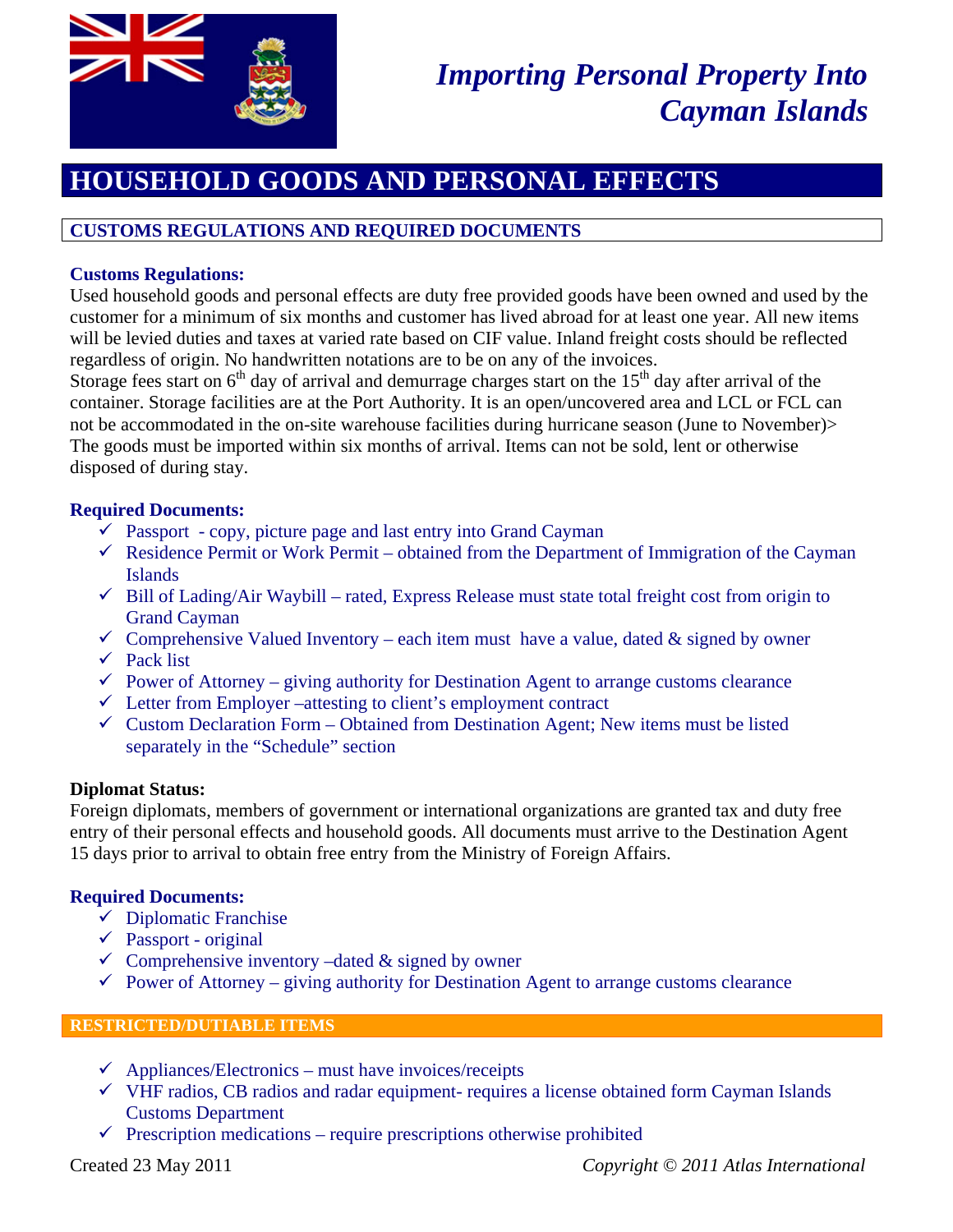- $\checkmark$  Firearms, sport guns & ammunition- requires a permit from local police
- $\checkmark$  New items (less than 6 months) must have invoices/receipts, subject to duty
- $\checkmark$  Alcohol 2 litres allowed subject to duty, in excess of this amount requires a liquor license obtained form the Cayman Island Liquor Board
- $\checkmark$  Tobacco 200 cigarettes or 250 grams of loose tobacco, in excess of these amounts incurs duty

#### **PROHIBITED ITEMS**

- $\checkmark$  Narcotics/illegal drugs of any kind and paraphernalia
- $\checkmark$  Goods depicting or bearing any reference to marijuana in any form is prohibited
- $\checkmark$  Pornography &obscene materials in any format such as films, books, discs, pictures etc
- $\checkmark$  Subversive material contrary to the public interest
- $\checkmark$  Firearms, explosives, ammunitions and any other type of weapon unless otherwise approved by the Commissioner of Police; including, bows, knives, pellet guns, automatic weapons, tear gas etc
- $\checkmark$  Marine Radios & radio transmitting equipment that only operates in AM mode within the bands 1605 – 4000KHz
- $\checkmark$  All flammable/corrosive materials
- $\checkmark$  Foodstuffs unless canned or dried
- $\checkmark$  Gambling paraphernalia & counterfeit currency

#### **IMPORTATION OF PETS**

Dogs, cats & birds require a permit; please see www.caymanislandscustoms.com for full details. Cats and Dogs must be at least 10 months old. No animal of any description may be imported from any country in Asia, Africa, Central and South America, Cuba, Puerto Rico, Haiti and the Dominican Republic. The following breeds or cross-breeds of dogs, including genetic material:

Malinois, Rottweiler, Japanese Tosa, Dogo Argentino, Fila Brazileiro, Shar-Pei, Pit Bull Terrier, Akita, Staffordshire Terriers, American Bull Dog, Dogue de Bordeaux, Mastiff (all types).

#### **Required Documents:**

- $\checkmark$  Certificate of Vaccination including rabies, less than 6 months prior to arrival
- $\checkmark$  Health Certificate by a Veterinarian at origin
- $\checkmark$  Permit obtained from Cayman Islands Dept. of Agriculture

#### **IMPORTATION OF VEHICLES**

Vehicles are subject to duty based on CIF and all incur an Environmental Tax of \$300.00USD. There is also a Licensing Fee of \$290.00USD.

New vehicles without stated value will be assessed using the Kelly Blue Book.

**Automobiles:** vehicles up to \$14,500 will pay an Environmental Tax of \$1525.00US+29.5 % duty.  $15,500 - $20,000 = 29.5\%$  /  $$20,001 - 25,000 = 32\%$  \$25,001-30,000 = 37% / over 30,000 = 42% **Motor Cycles:** up to  $90cc = 32\%$  duty / over  $90cc = 37\%$  duty + Environmental Tax of \$90.00USD. Motorcycles with side cars are prohibited.

#### **Required Documents:**

- $\checkmark$  Certificate of Title and Registration must be original
- $\checkmark$  Commercial/Purchase Invoice or proof of market value
- $\checkmark$  Drivers License & International Insurance Policy (green card)
- $\checkmark$  Insurance Cover Note issued on Grand Cayman
- $\checkmark$  OBL state chassis & engine numbers, cubic capacity, make, model & year of manufacture